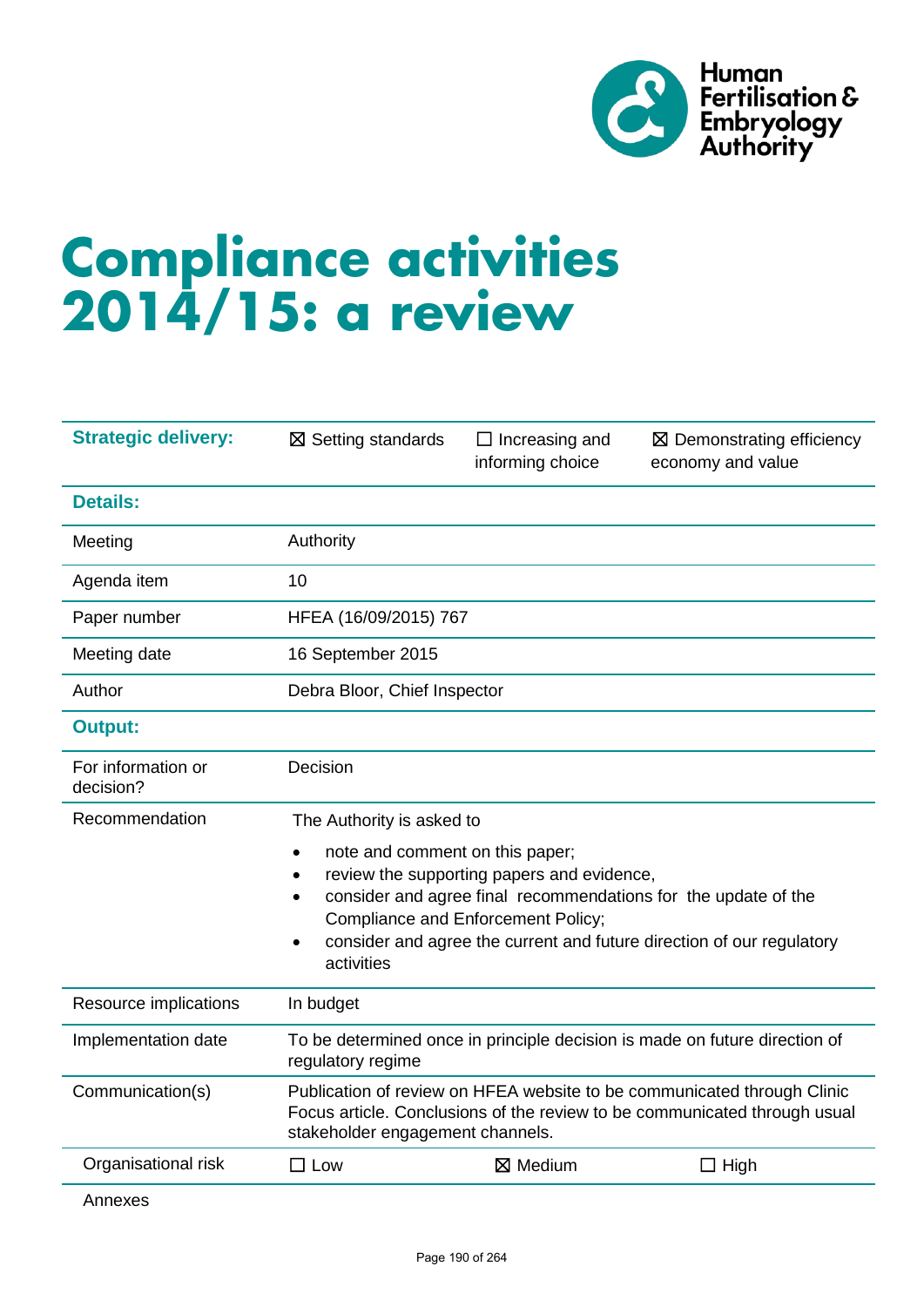#### **1. Background**

- **1.1.** Our Strategy for 2014-17 signals an ambition for high quality care for everyone affected by assisted reproduction. Within this framework our regulatory activities are directed to the improvement of the quality and safety of care.
- **1.2.** This paper introduces a suite of papers that analyse and comment on the impact of our regulatory activities<sup> $1,2,3$  $1,2,3$  $1,2,3$ </sup>. It also sets out how our working priorities have evolved to maximise the chance of our having an even more positive impact in the light of our findings and experiences..
- **1.3.** To ensure that the Compliance and Enforcement Policy our framework for taking action when there are concerns about quality of care – remains properly aligned to our regulatory activities and ultimately to the licensing process that our regulatory activities serve, we have undertaken a review of the policy and its supporting documents and the recommendations from that review are presented<sup>[4](#page-1-3)</sup>.
- **1.4.** The Act (section 8ZA(2)) specifies that in carrying out its functions the Authority must have regard to the principles of best regulatory practice (transparency, accountability, proportionality, consistency) [8ZA (2)]. We also committed in our strategy to ensure the HFEA remains demonstrably good value for the public, the sector and Government. These requirements need not necessarily be in tension and our experience to date is that they are not. Equally it's important that the Authority has an opportunity to scrutinise and challenge our regulatory approach and consider recommendations for improvement so that we have the best chance of balancing all of our obligations.
- **1.5.** To date, we have made an annual report of our regulatory activities to a *committee* of the Authority - more lately the (now dissolved) Ethics and Standards Committee, and before that its predecessor Compliance Committee. Following a review of our committee structures and in consideration of the importance of our strategy it has been decided these are matters that are now more properly considered at a full meeting of the Authority with the discussions that this prompts forming the basis of future conversations about our regulatory approach.

## **2. Establishing effectiveness**

**2.1.** Our strategy commits us to measure the extent by which we have improved the quality and safety of care through our regulatory activities.

 $<sup>1</sup>$  Summary of Inspection Findings between April 2013 and March 21014 and April 2014 and March 2015</sup>

<span id="page-1-2"></span><span id="page-1-1"></span><span id="page-1-0"></span> $2$  Analysis of Risk tool outputs 2014/15: patters, lessons and future actions

<sup>&</sup>lt;sup>3</sup> Clinical Governance Activities: learning and culture

<span id="page-1-3"></span><sup>&</sup>lt;sup>4</sup> Review of the Compliance and Enforcement Policy and supporting documents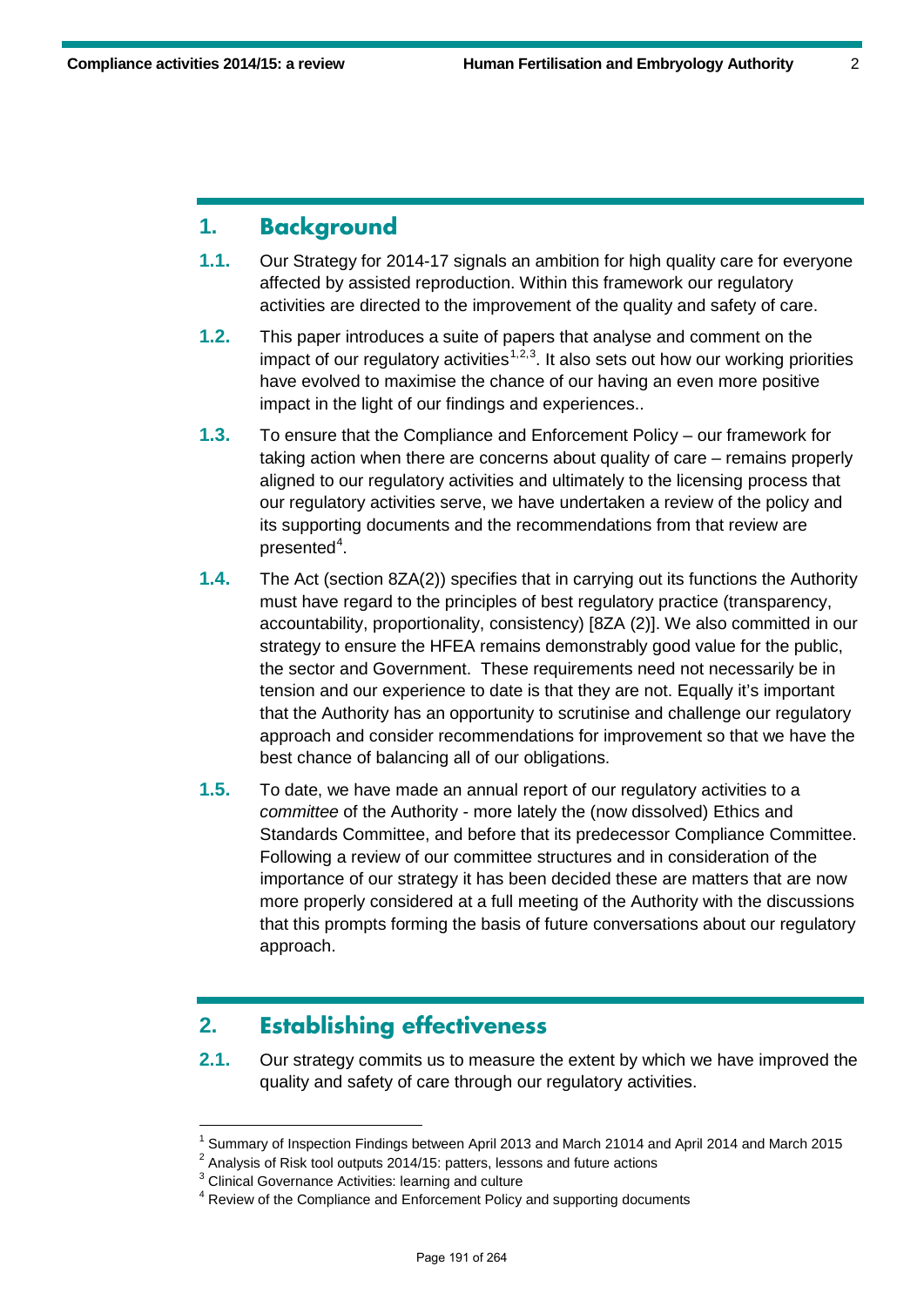- **2.2.** The cause and effect of regulatory activities is however tricky to measure. For example, our existence and the development and production the Code of Practice which provides a set of rules to guide clinics – may themselves promote compliance and with it, improvement. Further, the prospect of inspection (especially unannounced inspection) may catalyse compliance. On the whole it is our experience that clinics want to provide good quality care and to be seen to be compliant.
- **2.3.** Taking these limitations into account we aim to keep our regime under review and to continually evolve our regulatory approach in line with our strategic goals.

#### **3. Assessing our performance**

- **3.1.** As to criteria for assessing our own performance, a starting point might be the Regulators' Code (2014) that we are bound by. The main points of the code are set out below with a brief self-assessment of our own compliance shown in italics. The Code states that regulators should:
- **3.2.** Carry out their activities in a way that supports those they regulate to comply and grow: Our approach is supportive. Our starting point is that clinics are compliant and inspection is an opportunity of validating that assumption. We try to work with clinics to support plans to innovate and grow although there are inevitably tensions from time to time in balancing regulatory requirements.
- **3.3.** Provide simple and straightforward ways to engage with those they regulate and hear their views: We seek feedback; we engage using a variety of mechanisms – clinic focus, licensed centres' panel, annual conferences, Chair and Chief Executive's visits to clinics.
- **3.4.** Base their regulatory activities on risk; the Act provides a statutory framework which we cannot vary but within this constrain we take into account the history of regulatory compliance; we adapt our themes taking into account evidence of high-frequency non-compliance; we have adopted a risk tool that flags up performance concerns at individual clinics.
- **3.5.** Share information about compliance and risk: In the past few years we have established good links with the MHRA, CQC and GMC in particular ensuring there are no barriers to effective information sharing and we have agreements in place with our fellow regulators in each of the countries of the UK.
- **3.6.** Ensure that their approach to their regulatory activities is transparent: We publish the basis on which we do our work; together with the outcomes of inspection including the report and the minutes of all licensing decisions – including those related to incidents (and we produce an annual report on incidents reported. We believe we can do more here - and the opportunities presented by website changes (further to IfQ) are considerable.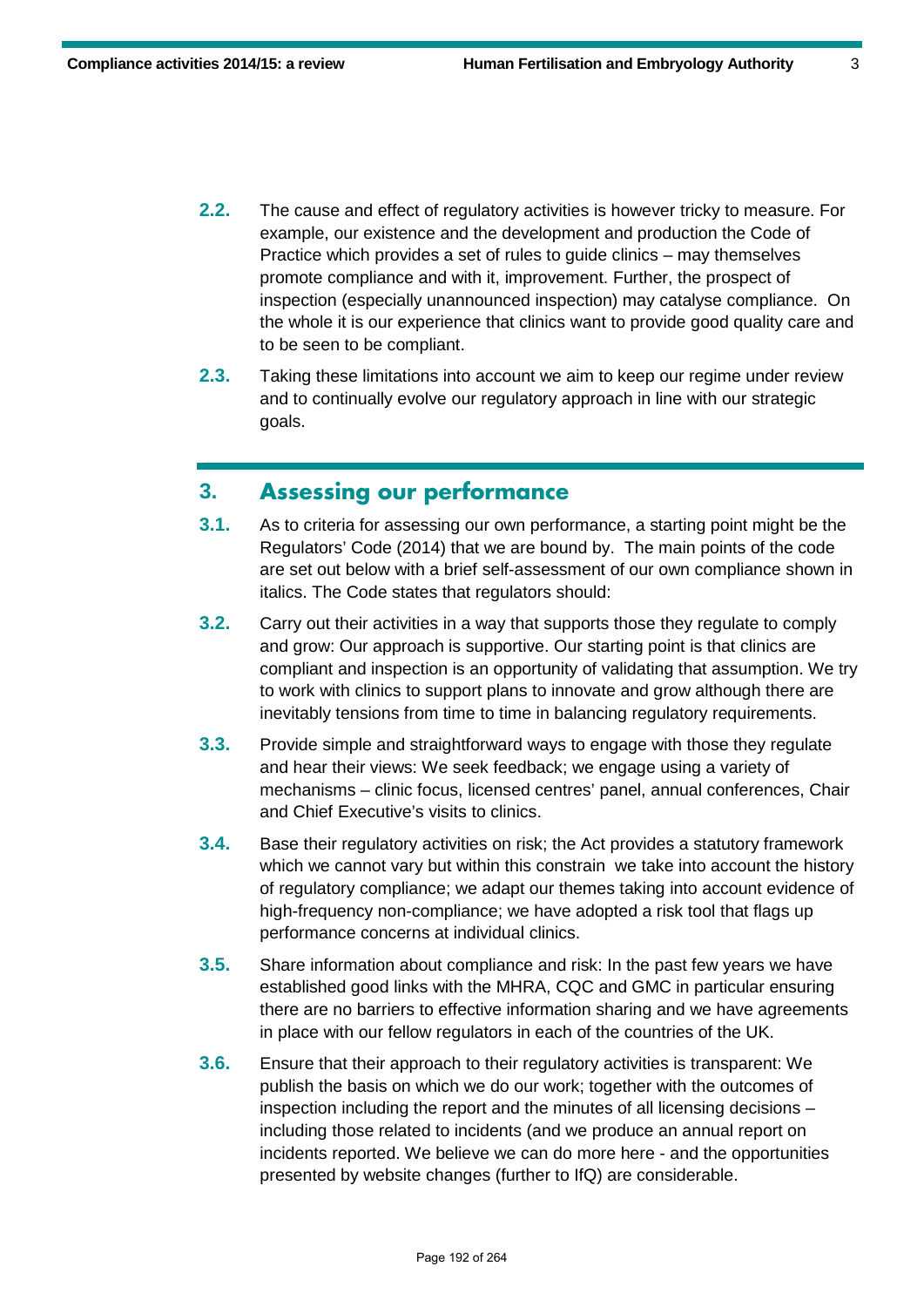### **4. Evolution of the regulatory regime**

- **4.1.** The tone or personality we adopt in our work is influenced by many factors. Given that it is so instrumental in the work we do it is worth being more explicit within this set of papers. Whilst not easy to capture, we have attempted to characterise the tone of our regulatory approach below.
- **4.2.** A fairly evenly balanced focus on identifying (and therefore reducing) harms, and promoting improvement.
- **4.3.** Being resolute and using tough enforcement powers when necessary combined with being approachable, customer-facing, preventive and problem-solving when possible. We do not see a tension in adopting these different styles as the situation warrants.
- **4.4.** We adopt a high-trust model but a model in which trust is earned through disclosure of problems (incidents and material events); implementation of recommendations for improvements, and; that clinics strive for and are motivated by quality and improvement.
- **4.5.** Given that the regulatory landscape in which we operate changes continually we must expect to adapt and change. A raft of new requirements was transposed into the Act in 2007. Notably at this time, it became a mandatory requirement for clinics to have *documented* and *validated* processes and procedures and to establish a quality management system (QMS) to support continuous improvement. In response the HFEA's inspection regime became focused on clinics' documentation.
- **4.6.** Further changes to the Act in 2009 significantly updated the consent regime and introduced complex new consent requirements which in turn resulted in a continued focus on clinics' consent procedures and documentation of consent.
- **4.7.** In 2012 the HFEA extended its remit to inspect a number of additional clinical activities (safeguarding, infection control, medicines management and the pre- ,peri- and post-operative pathway) so that clinics in England that only carry out HFEA licensable activity could be exempted from the requirement to be registered with the CQC.
- **4.8.** It was (and remains) straightforward to inspect documentation. It is harder to assess the quality of processes themselves and to evaluate the quality of services provided and experienced by patients.
- **4.9.** Learning from our governance and inspection activities suggests that while clinics "tick the boxes" in carrying out audits and in conducting root cause analysis to identify the causes of incidents, complaints and or poor performance, in common with the healthcare sector in general, these activities may not always be effective in identifying opportunities for improvement. In consideration of this, since 2014 we have aimed to phrase recommendations for improvement to encourage clinics to consider *why* a non compliance has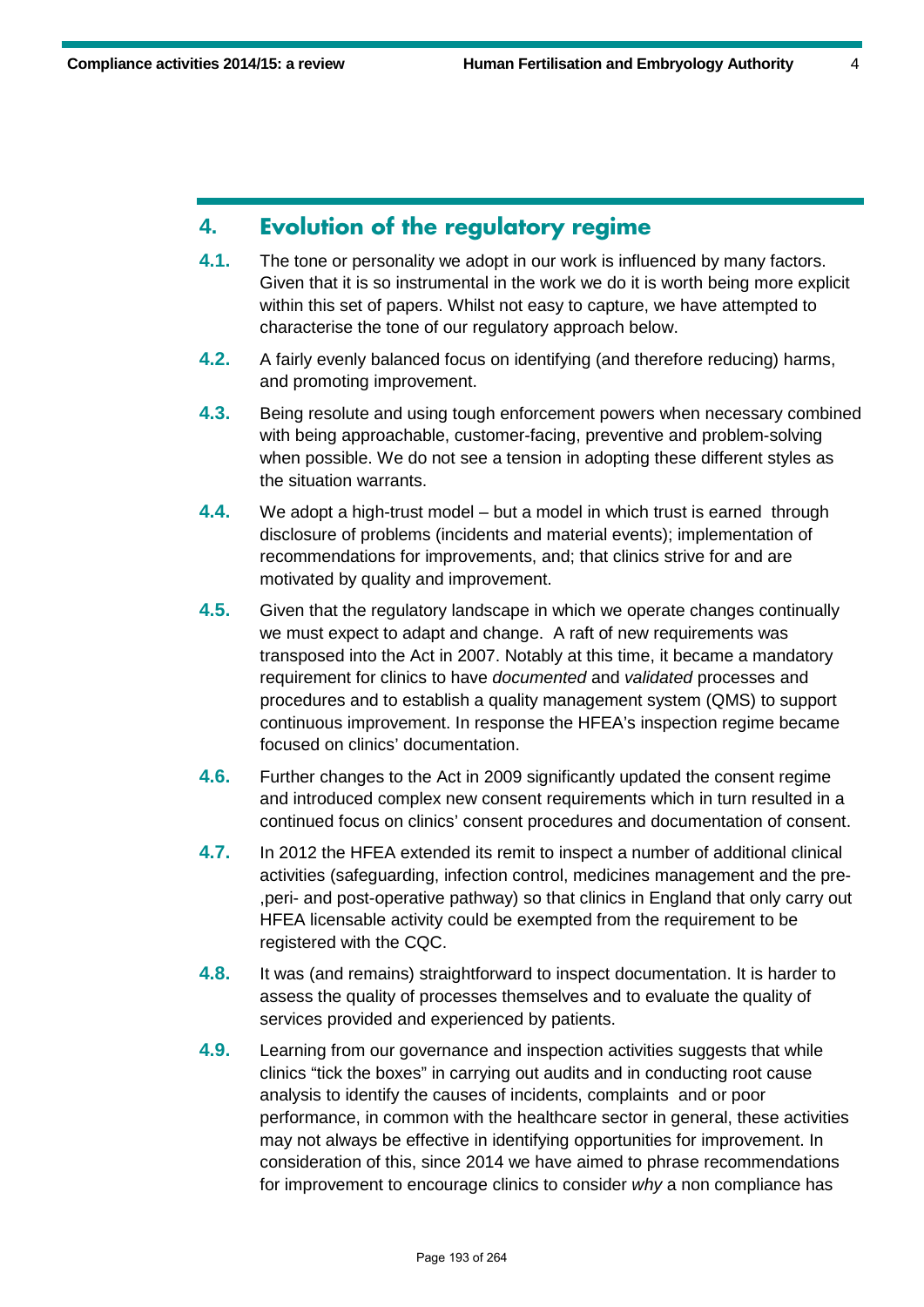evaded their QMS, *why* an incident has occurred or *why* a patient has experienced poor service. Having identified the root cause we encourage clinics to identify corrective actions *specific to their own circumstances* and then to assess the *effectiveness* of the corrective actions. We are also working one to one with clinics that see recurrence of C grade incidents or whose root cause analysis could be better. This approach aims to support the continued development of a "learning culture" that we hope will be more effective in driving improvement.

- **4.10.** Since April 2015 we have also specifically focused on whether clinics have learned from incidents (both their own and those documented in our annual review), complaints and guidance in the course of interim inspections.
- **4.11.** We don't anticipate that it will be easy to influence culture in clinics or that the approach will deliver fast results. However we do believe that a change in approach is warranted if we are to continue to raise the bar to encourage continuous improvement in the quality of service provided by clinics.

### **5. Summary**

- **5.1.** The tools we have are generally well calibrated and effective in motivating regulatory compliance. To reflect our strategy and practice however, our regulatory tools in the form of the Compliance and Enforcement Policy and associated documentation should be revised to emphasise that regulatory action will be initiated where there is considered likely to be a risk to patients, their embryos or gametes or where there are concerns about quality of service provided to patients.
- **5.2.** Our analysis of risk tool alerts suggests that clinics had fewer alerts related to success rates in 2014/15. While it is difficult to establish a cause and effect of our regulatory activities in respect of this improvement the ongoing reduction suggests that centres are taking action to continually improve success rates. It is likely that the HFEA's proactive real time monitoring – most significantly interventions should performance trends continue on a negative trajectory plays a role in encouraging this.
- **5.3.** Although a small number of clinics continue to struggle to meet the 10% multiple birth target we continue to have bespoke conversations with these clinics to motivate and encourage change: ultimately however, if these interventions fail to have an impact then it is recognised that the significant risk posed by multiple births are such that regulatory action may be initiated in line with the Compliance and Enforcement Policy.
- **5.4.** Alerts related to errors in the submission of information to the HFEA register about treatments involving donor gametes increased in 2014/15: the HFEA's IfQ programme is expected to have a significant impact on the improving the